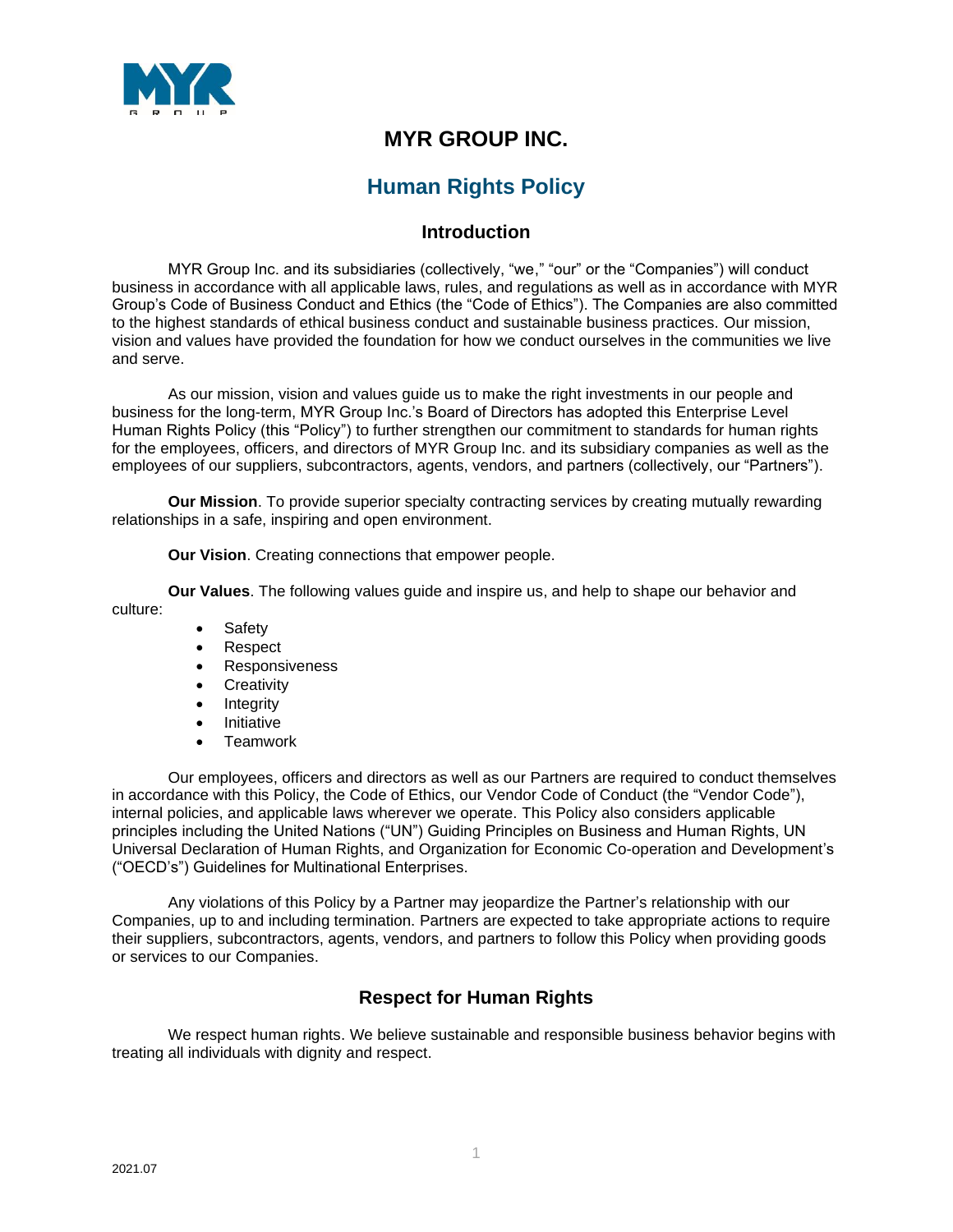

## **Fair Treatment**

Our employees are critical to our success. Accordingly, we must fairly treat our employees and those of our Partners. We adhere to all relevant labor and employment laws and expect our Partners to do so as well. Without limiting the foregoing, we and our Partners shall:

- Treat all employees on the basis of merit, qualifications, and competence without regard to gender, race, ethnicity, color, religion, national origin, ancestry, age, marital status, physical or mental disability, sexual orientation, gender identity, military service member or veteran status, or any other protected class; and
- Not engage in physical discipline, physical abuse, sexual or other harassment, verbal abuse or other forms of intimidation.

#### **Hours of Labor**

The working hours of our employees and our Partners' employees must be reasonable and we may not require workers to work more than the maximum hours of daily labor set by applicable law or, in the absence of such laws, with international labor standards. Overtime must be paid in accordance with all applicable laws and regulations.

## **Fair Compensation**

We compensate employees fairly relative to the industry, the local labor market and in accordance with all applicable laws and regulations.

#### **Forced Labor and Child Labor**

We maintain zero tolerance for child labor, forced labor, or any time of modern slavery including but not limited to human trafficking, involuntary servitude, or debt bondage. Our Companies and Partners must ensure that all work is voluntary and on freely agreed upon terms.

The employees of our Companies and our Partners must have the right to freely terminate employment in accordance with applicable laws and regulations without fear of physical, psychological, sexual or verbal abuse.

## **Diversity and Inclusion**

We believe a diverse workforce provides a range of perspective, skills and experiences that will help us meet the challenges in our rapidly changing industries. We promote diversity in recruiting and hiring employees and in the selection and utilization of subcontractors and suppliers. We are dedicated to fair consideration of all subcontractors and suppliers in our procurement of materials, equipment and services.

It is important to not only embrace a diverse workforce, but all of our employees and Partners must protect the rights of certain populations that be more vulnerable to human rights abuses, including women, children, minorities and LGBTQ+ individuals.

## **Collective Bargaining and Freedom of Association**

We respect the rights of employees to freely associate and collectively bargain.